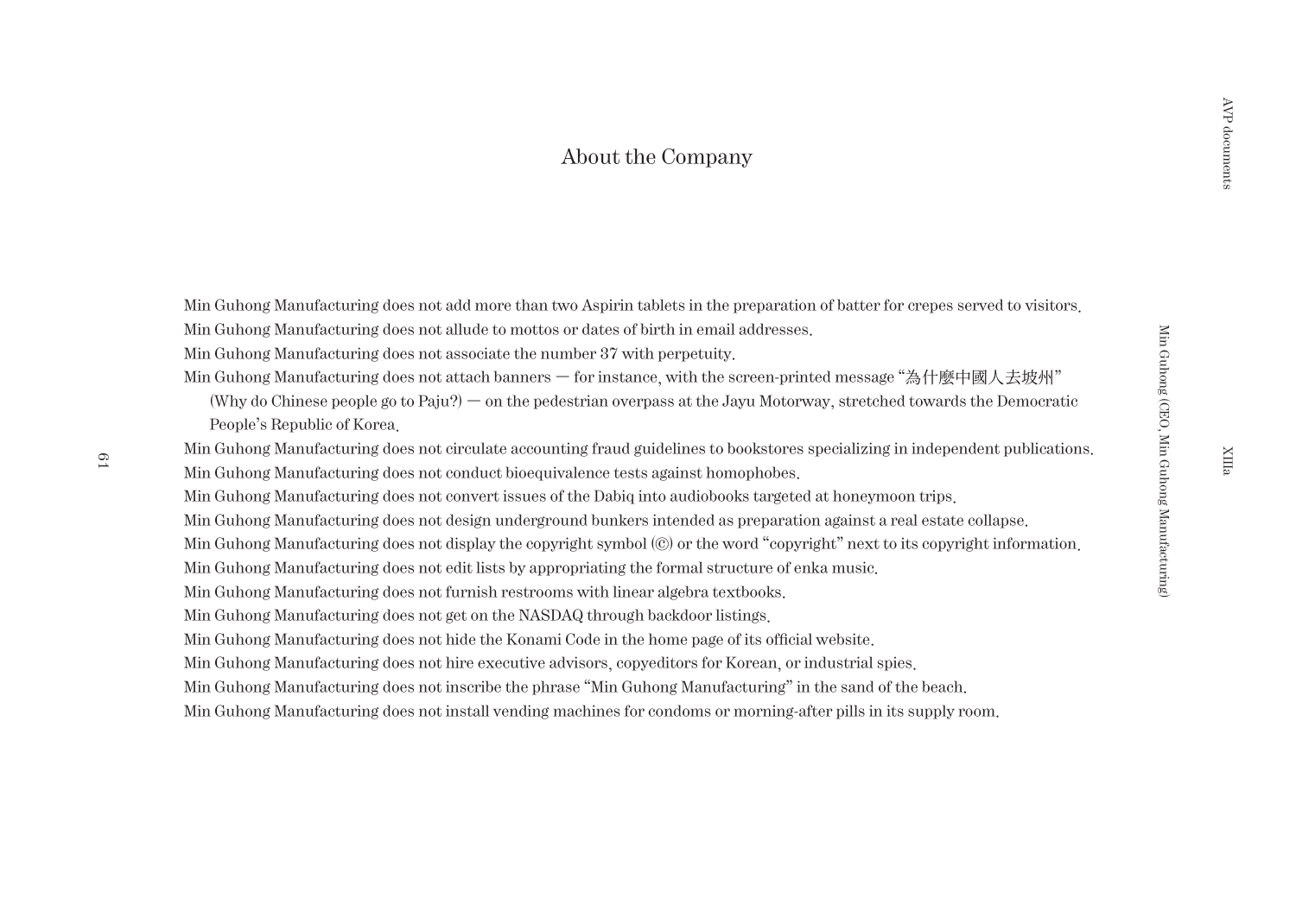Min Guhong Manufacturing does not investigate the identities of Parked Domain Girl and Lucy Moran. Min Guhong Manufacturing does not invite Cannibal Corpse to company excursions. Min Guhong Manufacturing does not keep pigeons trained to organize file cabinets. Min Guhong Manufacturing does not mention Yasmina Reza or Confucius in its press release kits. Min Guhong Manufacturing does not mount underscores ( $\Box$ ) and Korean calligraphy in its basement as decoration. Min Guhong Manufacturing does not offer services such as the posthumous removal of online traces or automatic clicks on banner ads. Min Guhong Manufacturing does not operate Telnet-based bulletin boards for the purpose of preparing a coup-d'état. Min Guhong Manufacturing does not organize self-induced cardiac arrest training programs. Min Guhong Manufacturing does not own .onion domains. Min Guhong Manufacturing does not pixelize its promotional videos targeted at elementary school students. Min Guhong Manufacturing does not publish lyric poems composed using Microsoft Excel's sort function in its company newsletter. Min Guhong Manufacturing does not purchase hair and ring fingernails for sorcery purposes. Min Guhong Manufacturing does not quantify the literary worthiness of accident reports using Wolfram Alpha. Min Guhong Manufacturing does not quote the Book of Exodus on the back of its business card. Min Guhong Manufacturing does not raise funds through Bitcoin donations. Min Guhong Manufacturing does not repurpose A.P.C. tote bags into promotional towels. Min Guhong Manufacturing does not ridicule nepotism in corporate management. Min Guhong Manufacturing does not shred invoices and receipts in order to throw them as confetti during surprise birthday parties. Min Guhong Manufacturing does not stash methamphetamine in arm warmers. Min Guhong Manufacturing does not track the trajectory of an abandoned basketball on the street.

Min Guhong Manufacturing does not write impenetrable Kowloon Walled City-like reports with annotations, annotations about

annotations, and annotations about annotations about annotations.